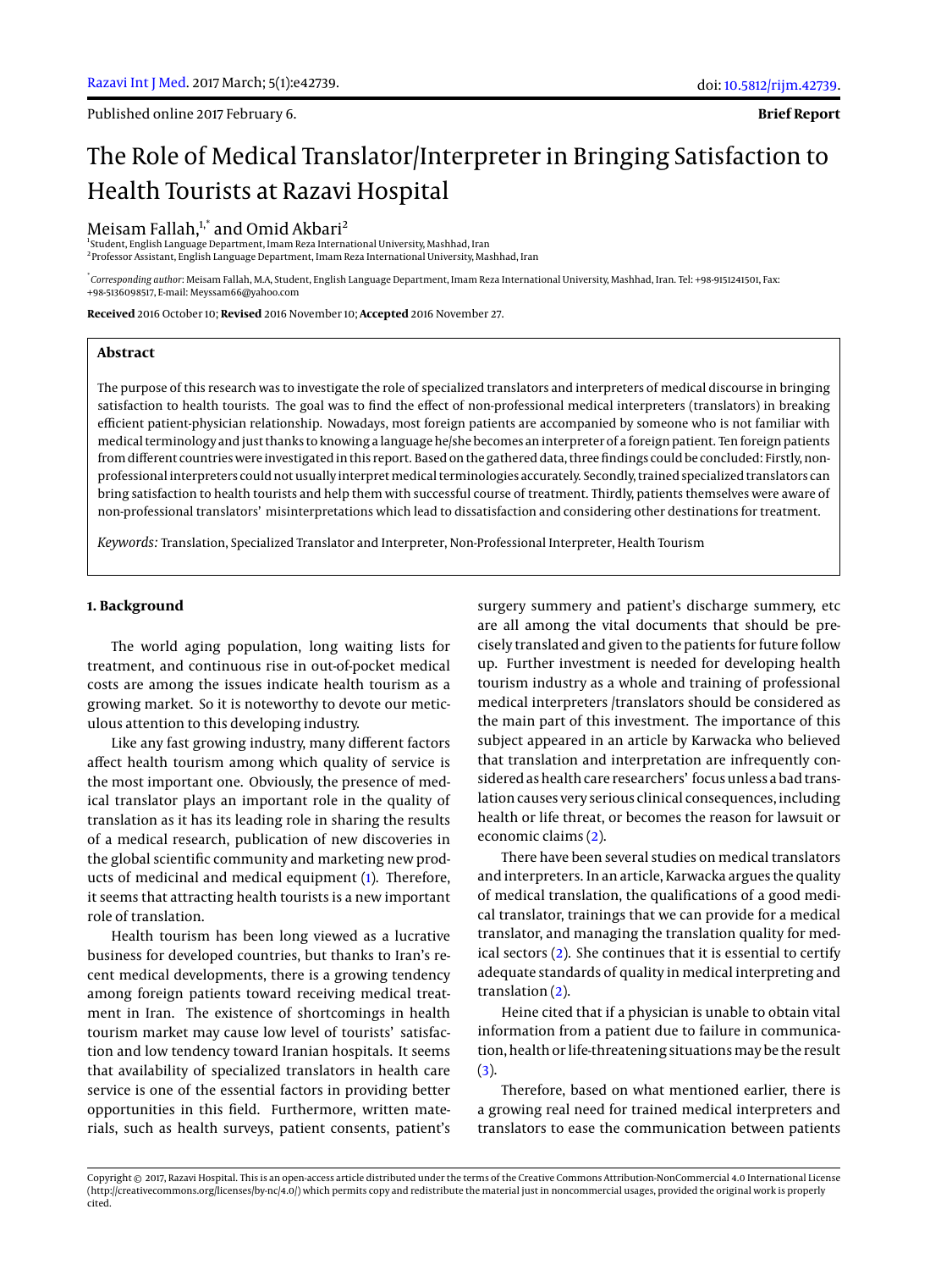and physicians and to introduce new medical equipment and new medical services. As it was mentioned earlier, by training specialized translators in important fields like medical translators, we can benefit and boost our economy. However, as Karwacka pointed out, medical translation quality needs to be increased, particularly qualification of translators' and training methods of translators.

Flores studied the errors which were made during interpretation; he also studied their regularity, categories and possible clinical results in medical sector. Data obtained from audio recordings and transcripts of a hospital outpatient polyclinic revealed that errors in medical interpretation are fairly common [\(4\)](#page-2-3).

The average number of errors was thirty-one per session, and potential clinical consequences were seen in 63% of all errors. Among all the errors, the five following categories were obtainable- "omission, addition, substitution, editorialisation, and false fluency". She argued that the random intermediaries who are not educated in translation or medicine, e.g. children, other members of family or hospital staffs who are bilingual, make the most numbers of mistakes. Moreover, the most frequent type of error was omission [\(4\)](#page-2-3).

#### **2. Methods**

To investigate the role of trained medical translators, 10 outpatients of Razavi hospital including seven males and three females were investigated during 10 days. Four of the patients were heart cases, four were orthopedic and two of them had internal diseases. All of them had their own interpreters with them. Dialogues of foreign patients, their interpreters and physicians were studied. Moreover, three interpreters who were hospital staffs, at least since three years ago, accompanied the patients in doctors' offices. The hospital's interpreters were Bachelor's in English language translation. Moreover; they were trained with some useful medical terminologies. The reason of choosing Razavi Hospital for this experience was the relatively high rates of medical tourist admission.

#### **3. Discussion**

The analysis of the audio recordings and transcripts of non-professional interpreters revealed that almost all of them were unable to interpret accurately. It also showed that the average number of errors in each examination were 15 errors that possibly could have clinical consequences. The most common errors that were committed by non-professional interpreters were including omission, personal interpretations, replacement, and wrong usage of medical terms.

There were plenty of errors committed by nonprofessional interpreters. One of the errors was that in the pediatric clinic, doctor told the newborn's parents that their child has "jaundice" (a condition that a newborn baby's skin and eyes become yellow) and he should be hospitalized. Physician used the Persian word "Zard i" But the interpreter translated "Zardi" to "yellowness" instead<br>of "jaundice" of "jaundice".

The interesting point of the experience was that even six out of ten patients realized the errors that were committed by non-professional interpreters. Their opinion about the quality of interpretation was poor. They pointed out that translators in many occasions were not able to translate all of the sentences spoken by the physician precisely and correctly. Omission of sentences needed to be translated was very common. Moreover, patient argued that they asked a question from the physician but the physicians' responses were irrelevant; therefore, it seems that the interpreter could not interpret the question correctly.

This is a fact that errors in the field of medical translation are rather frequent, it implies that we should improve both verification process and translator qualifications. Qualified professionals should be employed to produce medical translation and interpretation. Flores believed that whether to employ linguists with medical knowledge or medical professionals with linguistic knowledge is still a controversial issue [\(4\)](#page-2-3). She insisted that designing a translation and verification system would be the most reasonable solution; a system in which texts would be translated by an experienced and high educated translator who specializes in the medical field and then the translated text would be verified by an expert, to finally undergo proofreading by a third person. The present situation is that the translator is often the only responsible person in the translation process, but such a process would change this situation. So the translation team members will be responsible not just the translator  $(4)$ .

Therefore, it seems that hospitals should apply stricter rules in selecting interpreters. Hospital translators and interpreters should have good knowledge in both target and source language.

#### *3.1. Conclusion*

This report suggested that current translators/ interpreters who work in the field of health care services are not able to handlemedical translation/interpretation properly for the patients who seek treatment in our country. Based on the statistics obtained from the foreign patients' dialogues, the level of satisfaction among health tourists is decreasing continuously and this could be a real threat for this new industry in the future.